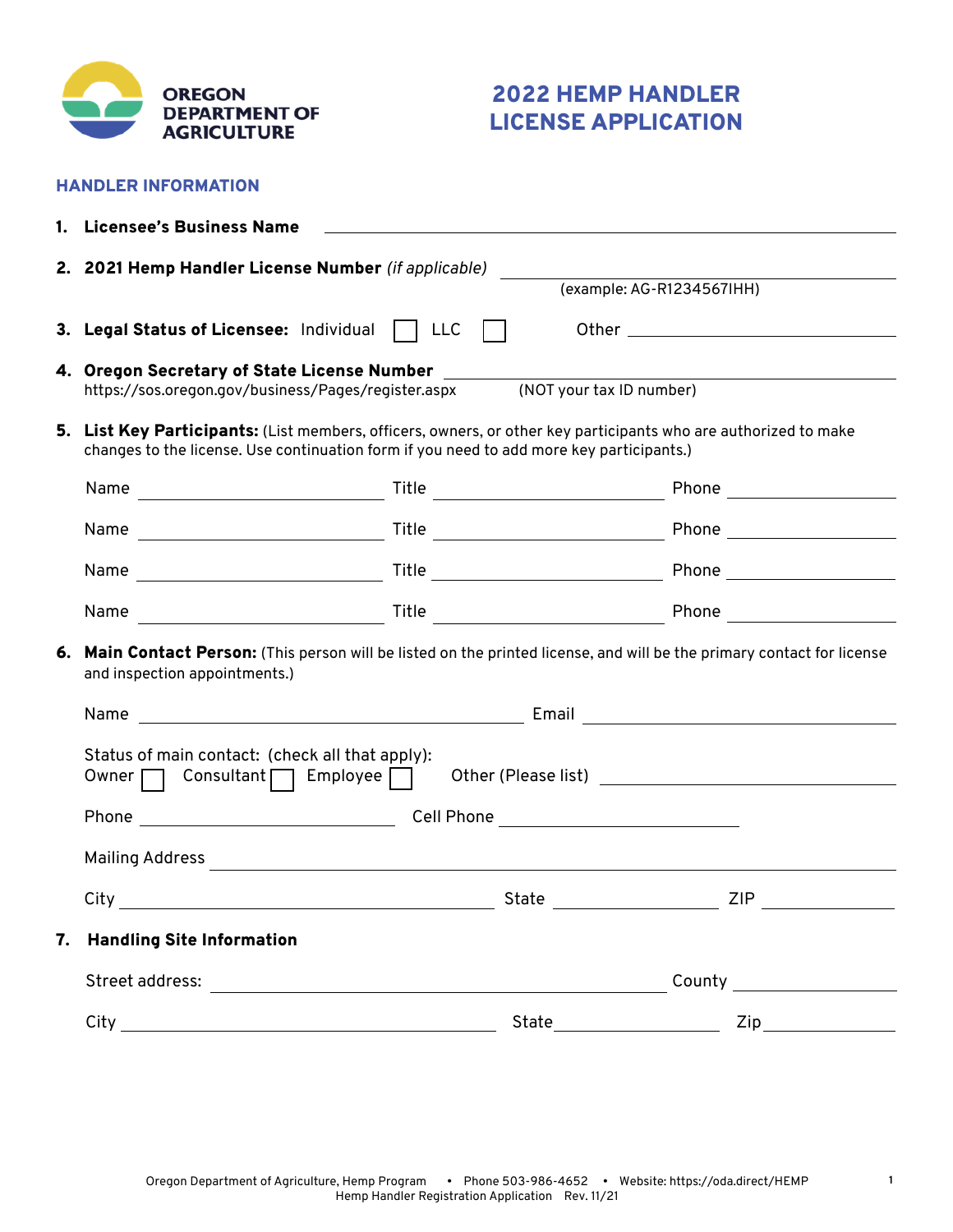## 8. End of the year commodity/product report

If you processed hemp in 2021, please provide the type and amount of hemp commodities and products produced:

| or Check box if you did not process hemp in 2021 $\Box$ |  |  |  |
|---------------------------------------------------------|--|--|--|

# 9. Signature

Applicant for license acknowledges and agrees that:

- Any information provided to the Department will be publicly disclosed and will be provided to law enforcement agencies without notice to the applicant;
- The Department may enter any field, facility or greenhouse used for production or handling of hemp or agricultural hemp seed and may take samples of the crop, including agricultural hemp seed, as necessary for the administration of the hemp laws;
- All fees lawfully due to the Department are timely paid;
- The information provided is true and correct and the applicant's signature is an attestation of that fact;
- If leasing land for hemp production or processing, applicant obtained permission from the land owner prior to applying to grow or process hemp;
- All appropriate testing will be conducted before selling or transferring hemp processed under this registration.

I (print your name) agree to general conditions that in addition to meeting all laws and regulations pertaining to hemp growers and handlers, ORS 571.300 to 571.315, as amended by Oregon Laws 2016, Chapter 71, Oregon Laws 2017, and Oregon Laws 2018, Chapter 531 and OAR 603-048-0010 to 603-048-2500, all production, storing, processing, handling, packaging, labeling, marketing and selling of agricultural hemp seed must meet all applicable seed laws. Regulations as specified in ORS 633.500 through 633.996 and seed regulations OAR 603-056-0490. By signature below I attest that the information in this application form is true, correct, and the above requirements are understood.

| Signature | Date |
|-----------|------|
|           |      |

*Keep a copy of this application and all other records associated with your hemp business as required by Oregon Administrative Rule for three years from disposition of crop. Registration will not be issued until application has been approved. Do not plant until License is finalized from the Department of Agriculture.*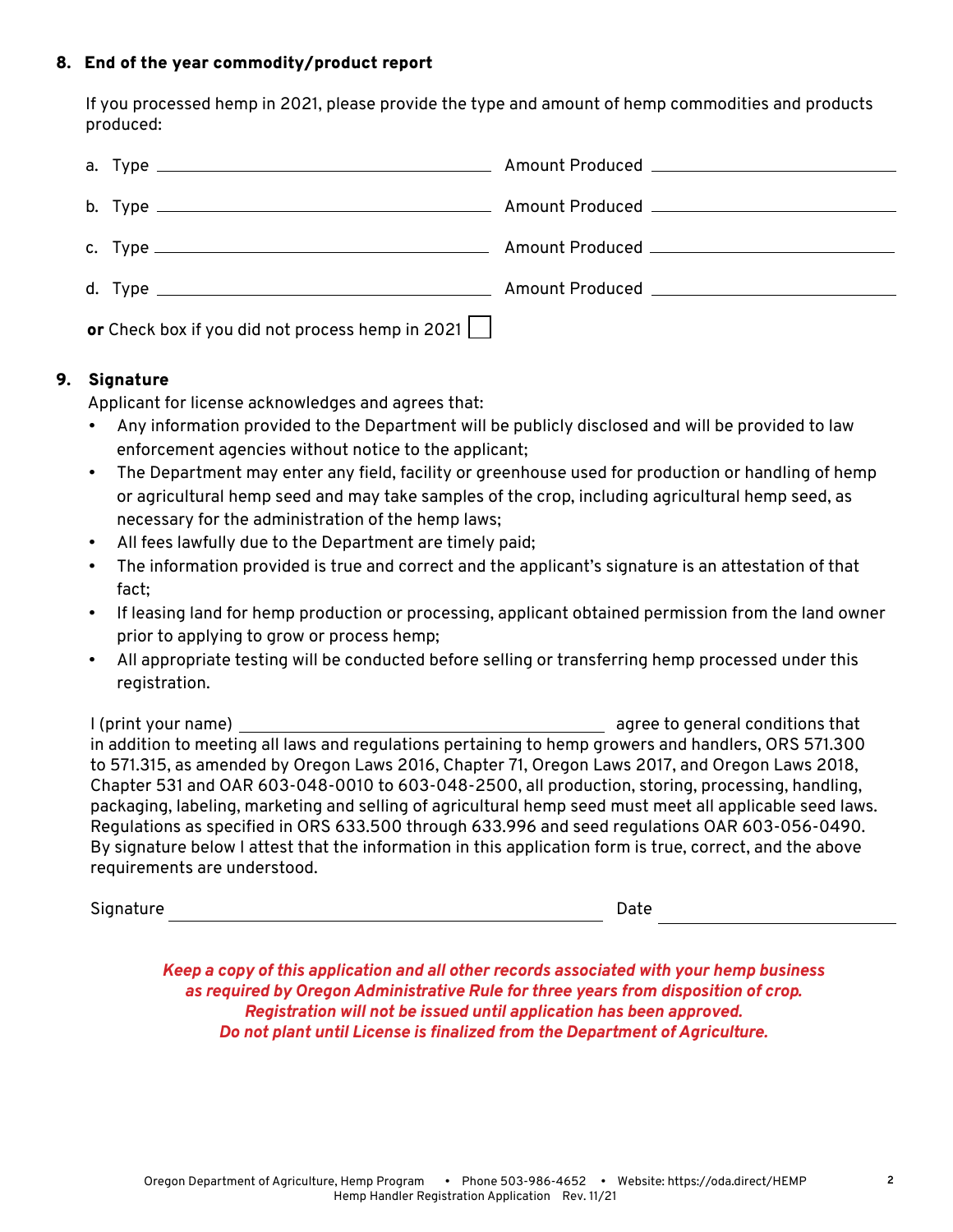#### 10. Fee and Payment Information

Check box **A** or **B** do not check both. Check box **A** for hemp handler license, check box **B** for hemp handler reciprocity license. Reciprocity licenses only apply to marijuana processors with a hemp endorsement. If registering via reciprocity attach a copy of your marijuana processors license and hemp endorsement.

| <b>SUBMITTED</b>                                                                    | FEE             | <b>FEES SUBMITTED</b> |  |
|-------------------------------------------------------------------------------------|-----------------|-----------------------|--|
| $\Box$ A. Hemp Handler License<br>$\Box$ <b>B.</b> Hemp Handler Reciprocity License | \$1,300<br>S500 |                       |  |

*Marijuana processors license and hemp endorsement required for reciprocity registration.*

Licenses for Handler License and Handler Reciprocity License are valid for a one-year term beginning January 1, 2022 and ending December 31, 2022 unless revoked. Fees cannot be pro-rated and are non-refundable.

| For checks or money orders,      | For credit card charges, mail or fax to: |
|----------------------------------|------------------------------------------|
| mail (USPS only) to:             |                                          |
|                                  | Oregon Department of Agriculture         |
| Oregon Department of Agriculture | 635 Capitol St. NE, Suite 100            |
| PO Box 4395, Unit 17             | Salem, OR 97301-2532                     |
| Portland, OR 97208-4395          | Secure Fax: (503) 986-4746               |
|                                  | DO NOT EMAIL CREDIT CARD INFORMATION     |

#### Make checks payable to Oregon Department of Agriculture.

All dishonored checks or electronic payments will incur a \$25 administrative fee as per ORS 30.701.

#### *Receipt is for proof of payment only. License will not be issued until application has been approved.*

\*\*\*\*\*\*\*\*\*\*\*\*\*\*\*\*\*\*\*\*\*\*\*\*\*\*\*\*\*\*\*\*\*\*\*\*\*\*\*\*\*\*\*\*\*\*\*\*\*\*\*\*\*\*\*\*\*\*\*\*\*\*\*\*\*\*\*\*\*\*\*\*\*\*\*\*\*\*\*\*\*\*\*\*\*\*\*\*\*\*\*\*

| A receipt is available by email or fax for credit card payments ONLY. If you would like to receive a receipt, |  |  |
|---------------------------------------------------------------------------------------------------------------|--|--|
| provide an email address:                                                                                     |  |  |
| or a fax number:                                                                                              |  |  |

#### For Discover, Visa or MasterCard charges complete the following information

| Name of Cardholder           | Phone                   |            |
|------------------------------|-------------------------|------------|
| <b>Address of Cardholder</b> | City                    | <b>Zip</b> |
| Signature:                   | Total Charges: \$       |            |
| Card Number:                 | <b>Expiration Date:</b> |            |

### *DO NOT EMAIL CREDIT CARD INFORMATION*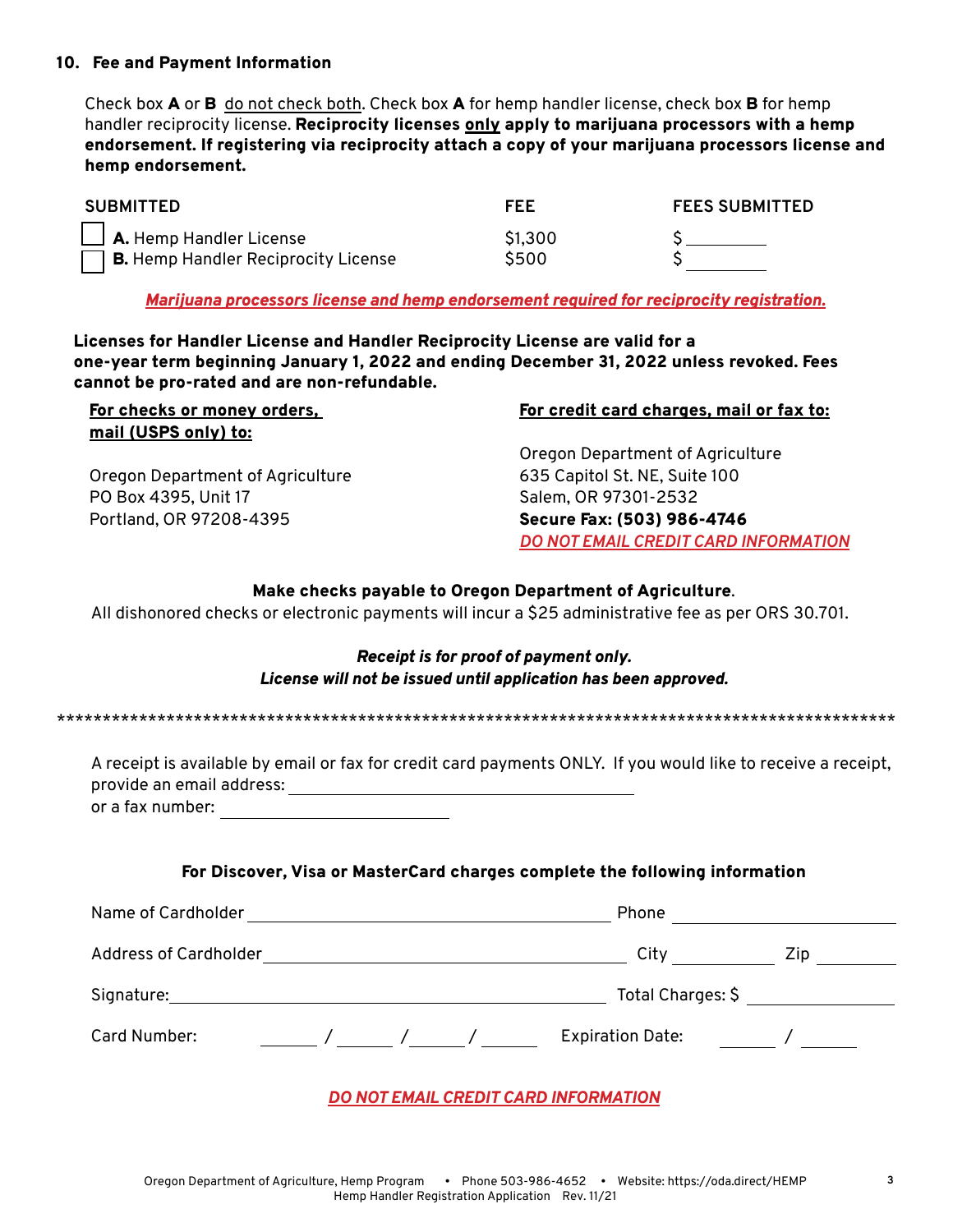# LAND USE COMPATIBILITY STATEMENT (LUCS) FAQs

WHAT IS A LUCS? The LUCS is the process the ODA uses to determine if the ODA registrations and other approvals that affect land use are consistent with a local government comprehensive plan.

WHY IS A LUCS REQUIRED? Oregon law required that state agency activities related to land use be consistent with local comprehensive plans in accordance with ORS Chapter 197.

WHEN IS A LUCS REQUIRED? A LUCS is required for many ODA registrations and certain approvals for plans for related activities that affect land use. These activities are listed in this form. In cases where a source needs more than one ODA registration or approval, a single LUCS may be used.

If you submitted a completed LUCS with a previous hemp license application and have not made any changes to the location or hemp activities: Attach a copy of the completed LUCS to your current license application.

As long as the LUCS you submitted in previous application has not been revoked or expired and none of the four modification factors listed above apply, you to do not need to acquire a new LUCS.

# HOW TO COMPLETE A LUCS:

- The LUCS form is included in the ODA license application or approval packet.
- The applicant fills out Section 1 of the LUCS and then submits it to the city or county planning office.
- The local planning office determines if the business or facility meets all local planning requirements.
- The local planning office must attach written findings of fact for local reviews or other necessary planning approvals that are required of the applicant.
- The applicant includes the completed LUCS and attachments with the license application.

WHERE TO GET HELP: Questions on the LUCS are to be directed to ODA, Hemp Program, at 503-986-4652.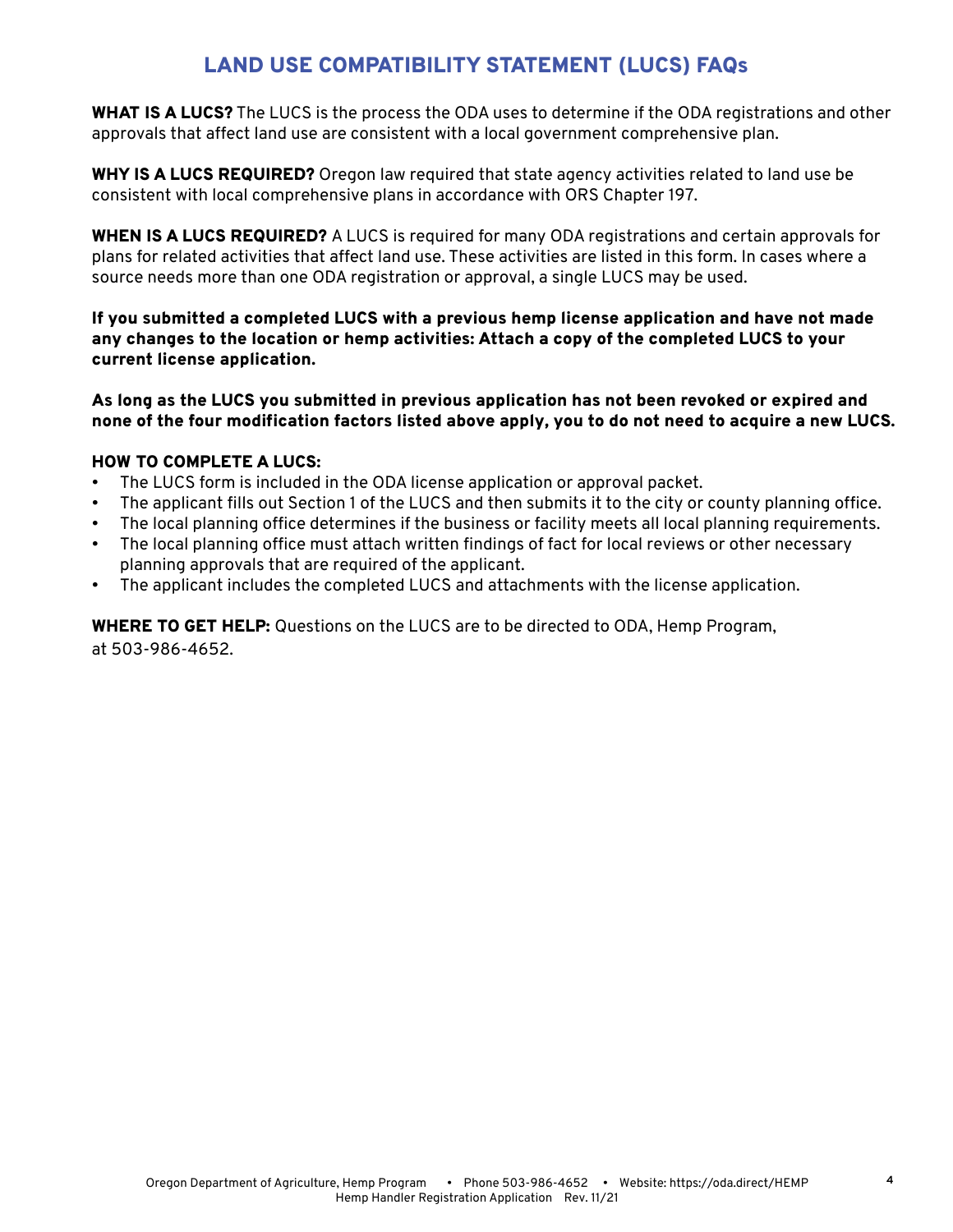

# *THIS FORM MUST ACCOMPANY THE HEMP HANDLERS LICENSE APPLICATION*

# SECTION 1: TO BE FILLED OUT BY APPLICANT

| 1. Business Name (Must match business name on Handler Application) _________________________________                                                                                                                           |  |  |
|--------------------------------------------------------------------------------------------------------------------------------------------------------------------------------------------------------------------------------|--|--|
| Contact Person entrance and the contract of the contract of the contract of the contract of the contract of the contract of the contract of the contract of the contract of the contract of the contract of the contract of th |  |  |
|                                                                                                                                                                                                                                |  |  |
| Mailing Address entertainment of the state of the state of the state of the state of the state of the state of                                                                                                                 |  |  |
|                                                                                                                                                                                                                                |  |  |
|                                                                                                                                                                                                                                |  |  |
|                                                                                                                                                                                                                                |  |  |
|                                                                                                                                                                                                                                |  |  |
|                                                                                                                                                                                                                                |  |  |

2. Describe the type of hemp business or facility and the services or products provided:

### SECTION 2: TO BE FILLED OUT BY CITY OR PLANNING OFFICIAL

| 3. The facility proposal is located: Inside city limits<br>$Inside UGB$    <br>Outside UGB                                                                             |
|------------------------------------------------------------------------------------------------------------------------------------------------------------------------|
| 4. Name of city or county that has land use jurisdiction:<br>(Jurisdiction means the legal entity that is responsible for land use decisions for the subject property) |
| 5. The business or facility complies with all applicable local land use requirements: Yes $\Box$<br>No II                                                              |